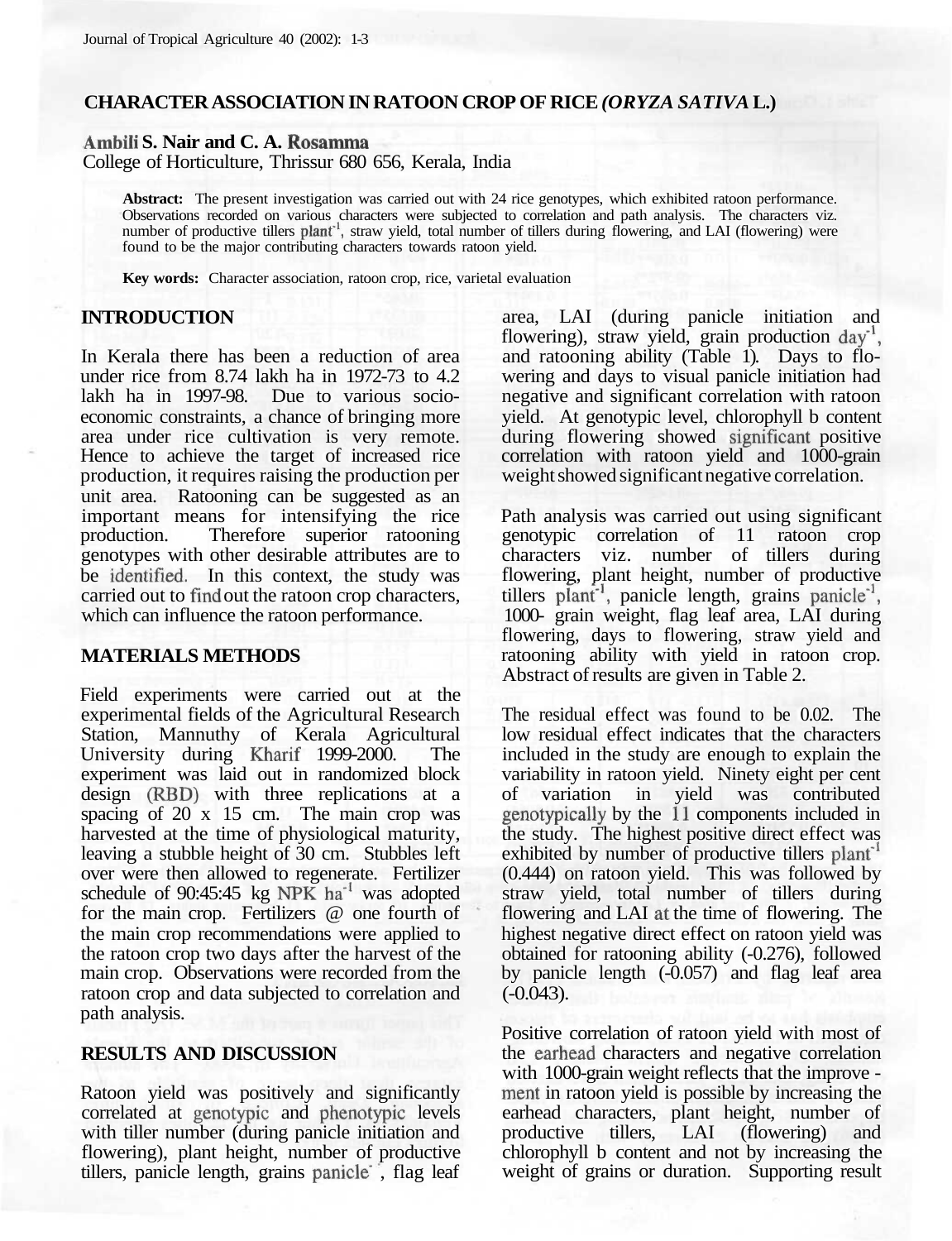|                |                           | 2                       | 3                         | 4                       | 5                       | 6                       |
|----------------|---------------------------|-------------------------|---------------------------|-------------------------|-------------------------|-------------------------|
|                | (1)                       |                         |                           |                         |                         |                         |
| $\overline{2}$ | $0.372*$<br>(0.353)       | 1<br>(1)                |                           |                         |                         |                         |
| 3              | $0.886**$<br>$(0.831*)$   | 0.313<br>(0.301)        | (1)                       |                         |                         |                         |
| 4              | $0.479**$<br>$(0.456*)$   | $0.606**$<br>$(0.572*)$ | $0.410*$<br>(0.390)       | (1)                     |                         |                         |
| 5              | $0.437*$<br>(0.422)       | $0.665**$<br>$(0.655*)$ | $0.491**$<br>$(0.463*)$   | $0.665*$<br>$(0.635*)$  | (1)                     |                         |
| 6              | $-0.422*$<br>$(-0.409)$   | $-0.138$<br>$(-0.135)$  | $-0.367*$<br>$(-0.341)$   | 0.023<br>(0.017)        | $-0.207$<br>$(-0.207)$  | (1)                     |
| 7              | $0.407*$<br>(0.389)       | $0.663**$<br>$(0.656*)$ | $0.390*$<br>(0.369)       | $0.753**$<br>$(0.720*)$ | $0.635**$<br>$(0.630*)$ | 0.016<br>(0.016)        |
| 8              | $0.941**$<br>$(0.899*)$   | $0.472**$<br>(0.467)    | $0.812**$<br>$(0.767*)$   | $0.519**$<br>$(0.498*)$ | $0.558**$<br>$(0.554*)$ | $-0.381*$<br>$(-0.378)$ |
| 9              | $-0.613**$<br>$(-0.585*)$ | 0.077<br>(0.077)        | $-0.736**$<br>$(-0.696*)$ | $-0.135$<br>$(-0.127)$  | $-0.068$<br>(0.069)     | 0.068<br>(0.065)        |
| 10             | $0.691**$<br>$(0.660*)$   | $0.651**$<br>$(0.642*)$ | $0.627**$<br>$(0.597*)$   | $0.642**$<br>$(0.621*)$ | $0.670**$<br>$(0.663*)$ | $-0.350$<br>$(-0.346)$  |
| 11             | $0.961**$<br>$(0.921*)$   | 0.340<br>(0.307)        | $0.847**$<br>$(0.726*)$   | $0.388*$<br>(0.359)     | $0.385*$<br>(0.352)     | $-0.373*$<br>$(-0.340)$ |
| 12             | $0.890**$<br>$(0.848*)$   | $0.549**$<br>$(0.542*)$ | $0.879**$<br>$(0.833*)$   | $0.587**$<br>$(0.566*)$ | $0.668**$<br>$(0.661*)$ | $-0.371*$<br>$(-0.367)$ |

Table 1. Genotypic and phenotypic correlations among selected ratoon crop characters and ratoon yield

#### Table 1. Continued

|    | $\mathbf{r}$            | 8                         | 9                         | 10                      | 11                      | 12  |
|----|-------------------------|---------------------------|---------------------------|-------------------------|-------------------------|-----|
|    | 11                      |                           |                           |                         |                         |     |
| 8  | $0.435**$<br>(0.435)    | (1)                       |                           |                         |                         |     |
| 9  | $-0.035$<br>$(-0.035)$  | $-0.495**$<br>$(-0.494*)$ | (1)                       |                         |                         |     |
| 10 | $0.561**$<br>$(0.559*)$ | $0.679**$<br>$(0.694*)$   | $-0.215$<br>$(-0.215)$    | $\scriptstyle{(1)}$     |                         |     |
| 11 | 0.329<br>(0.296)        | $0.887**$<br>$(0.803*)$   | $-0.567**$<br>$(-0.506*)$ | $0.622**$<br>$(0.559*)$ |                         |     |
| 12 | $0.524**$<br>$(0.523*)$ | $0.896**$<br>$(0.893*)$   | $-0.501**$<br>$(-0.500*)$ | $0.875**$<br>$(0.875*)$ | $0.818**$<br>$(0.736*)$ | (1) |

\*Significant at P= 0.05, \*\*Significant at P = 0.01; Figures in parentheses indicate phenotypic correlation; Characters: 1. Tiller number (flowering), 2. Plant height, 3. Number of productive tillers plant<sup>-1</sup>, 4. Panicle length, 5. Grains panicle<sup>-1</sup>, 6. 1000grain weight, 7. Flag leaf area, 8. LAI (flowering), 9. Days to flowering, 10. Straw yield, 11. Ratooning ability, 12. Ratoon yield

was reported by Prakash and Prakash (1987). Results of path analysis revealed that greater emphasis has to be laid for characters of ratoon crop such as number of tillers during flowering, number of productive tillers plant<sup>1</sup>, LAI (flowering) and straw yield which have exerted positive and high direct effects towards yield. Reports of Singh (1988) and Zheng and Zhang (1996) are also in conformity with the above results.

#### **ACKNOWLEDGMENT**

This paper forms a part of the M.Sc. (Ag.) thesis of the senior author submitted to the Kerala Agricultural University in 2000. The authors express their deep sense of gratitude to the Associate Dean, College of Horticulture, Vellanikkara, Trichur for the facilities provided to carry out this work.